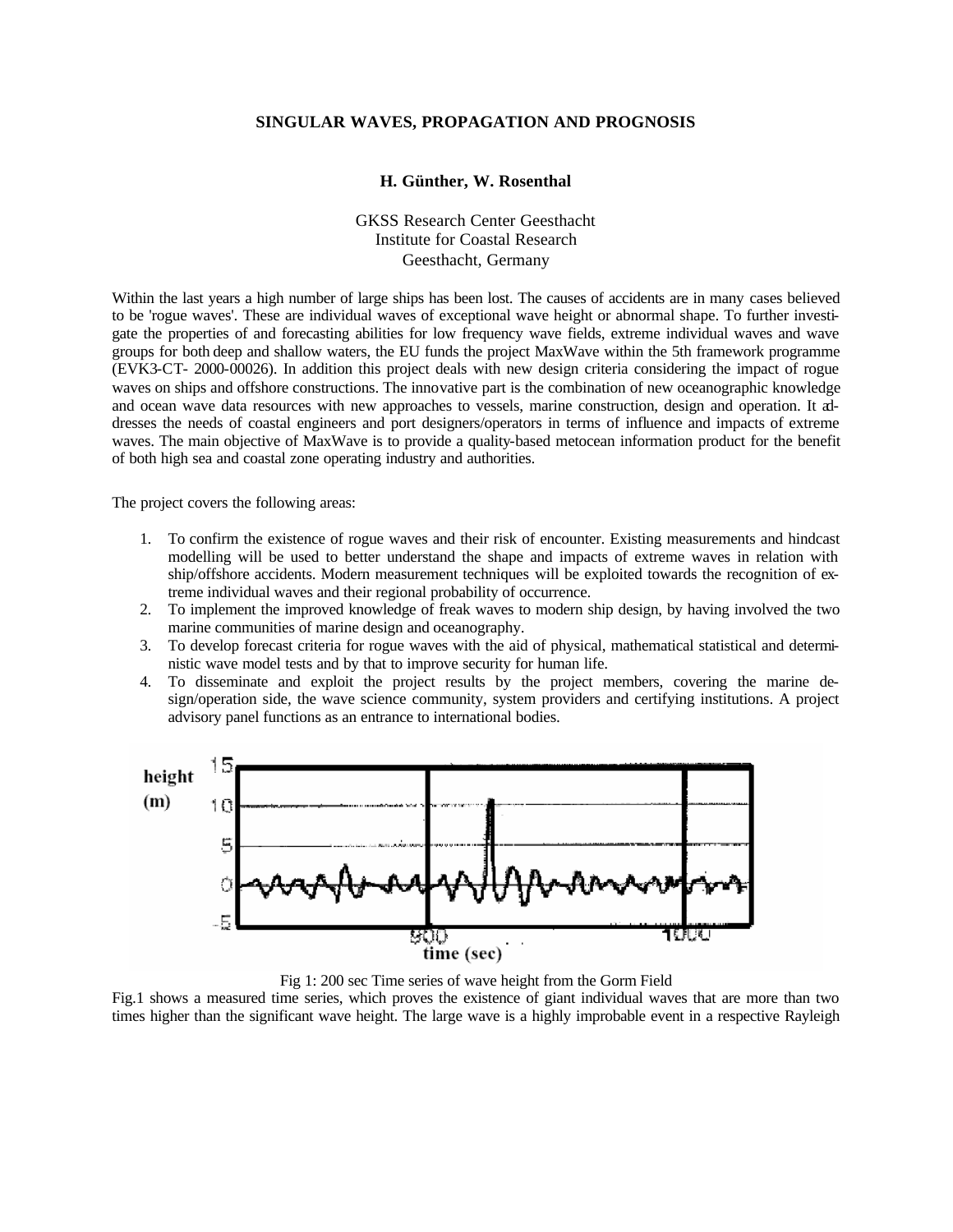statistic.

Fig 2 shows a famous photograph of a white wall of water as an example of an individual abnormal wave. We can see on the following table 1 the partners of the project. There are three European Meteorological Offices, one Certifying Agency, one SME, three Universities and two large research facilities involved in the work.



Fig 2: Giant wave in Bay of Biscay

Table 1: Partners of the project GKSS Research Center DNMI (Norwegian Met. Inst.) DLR (German space agency) UK Met. Office Instituto Superior Tecnologico Meteo France Ocean Waves K.U. Leuven Technical Univ. Berlin Det Norske Veritas

Meteo France is especially responsible for the improved warnings that should be given to the ships and to the offshore community. At present a warning to ships for rogue waves is only given by the South African weather service. For certain weather conditions, and for special behaviour of the Agulhas current, a warning is given for the east coast of South Africa. In this area well-documented cases of extreme individual waves had occurred in the past, and spectacular photographs of damaged ships are available (Fig 3 gives an example).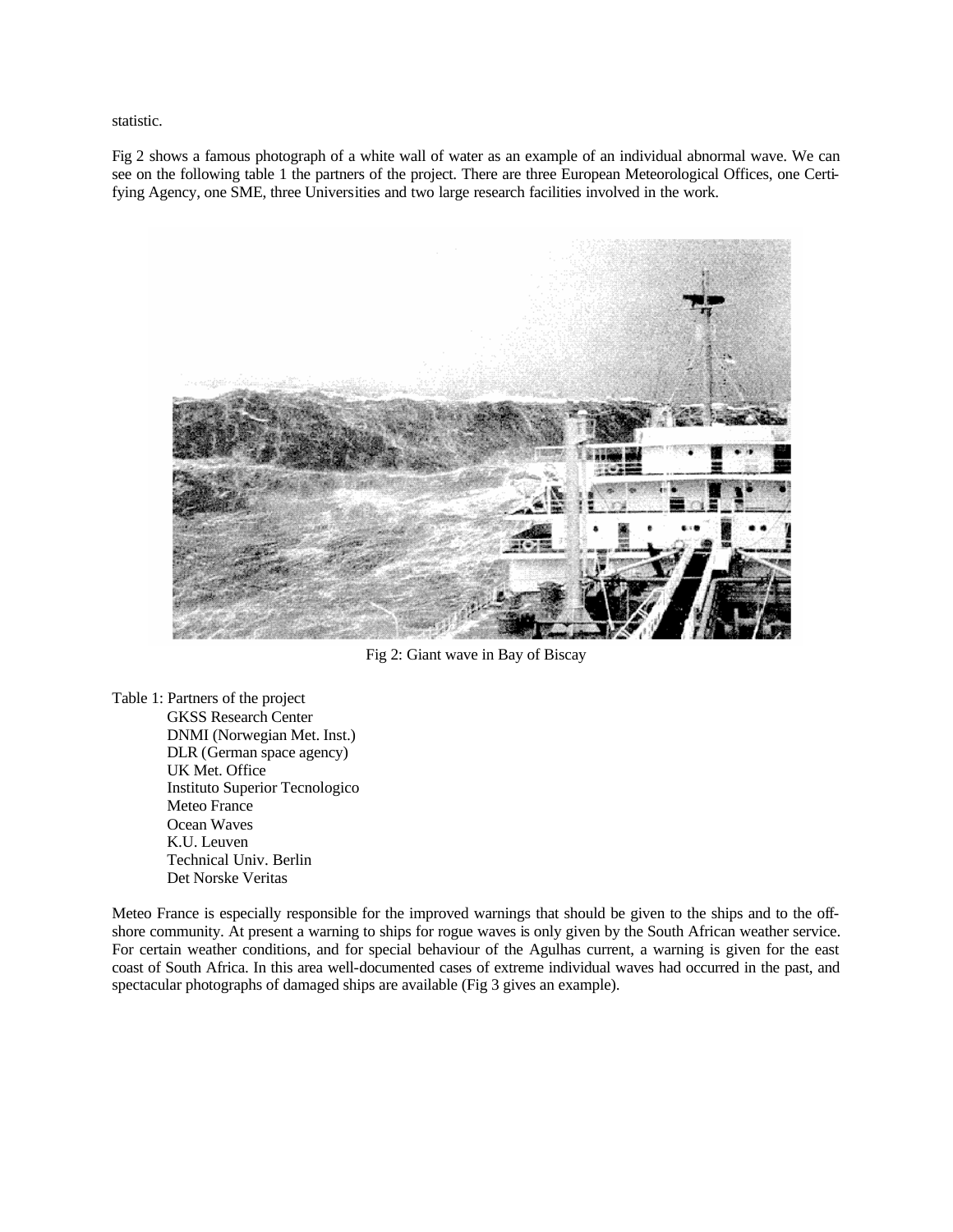

Fig 3: Giant wave impacts happen in the Agulhas current

The monster waves at the Agulhas current are explainable by the strong horizontal shear of the current, that causes refraction of the waves and this can lead to a focusing of wave energy if waves run opposite to the current direction as has been numerically shown in a paper by Lavrenov. Therefore one of the project activities was to measure the wave spectrum on a profile perpendicular to the Agulhas current axis. For that purpose a container ship was equipped with a WaMoS radar system, which is able to measure waves from a moving ship (Fig.4). As expected, when crossing the current, deviations in the directional spectrum of the waves were observed. This proves that the strength of the current is strong enough to cause refraction, which can lead to focusing of wave energy at certain locations, which are defined by the detailed velocity field within the Agulhas current. The wave data will be investigated for deviations in wave energy and in the statistics of single crest heights. Although the sea state was never higher than a significant wave height Hs=5 m deviations of wave statistics can be expected.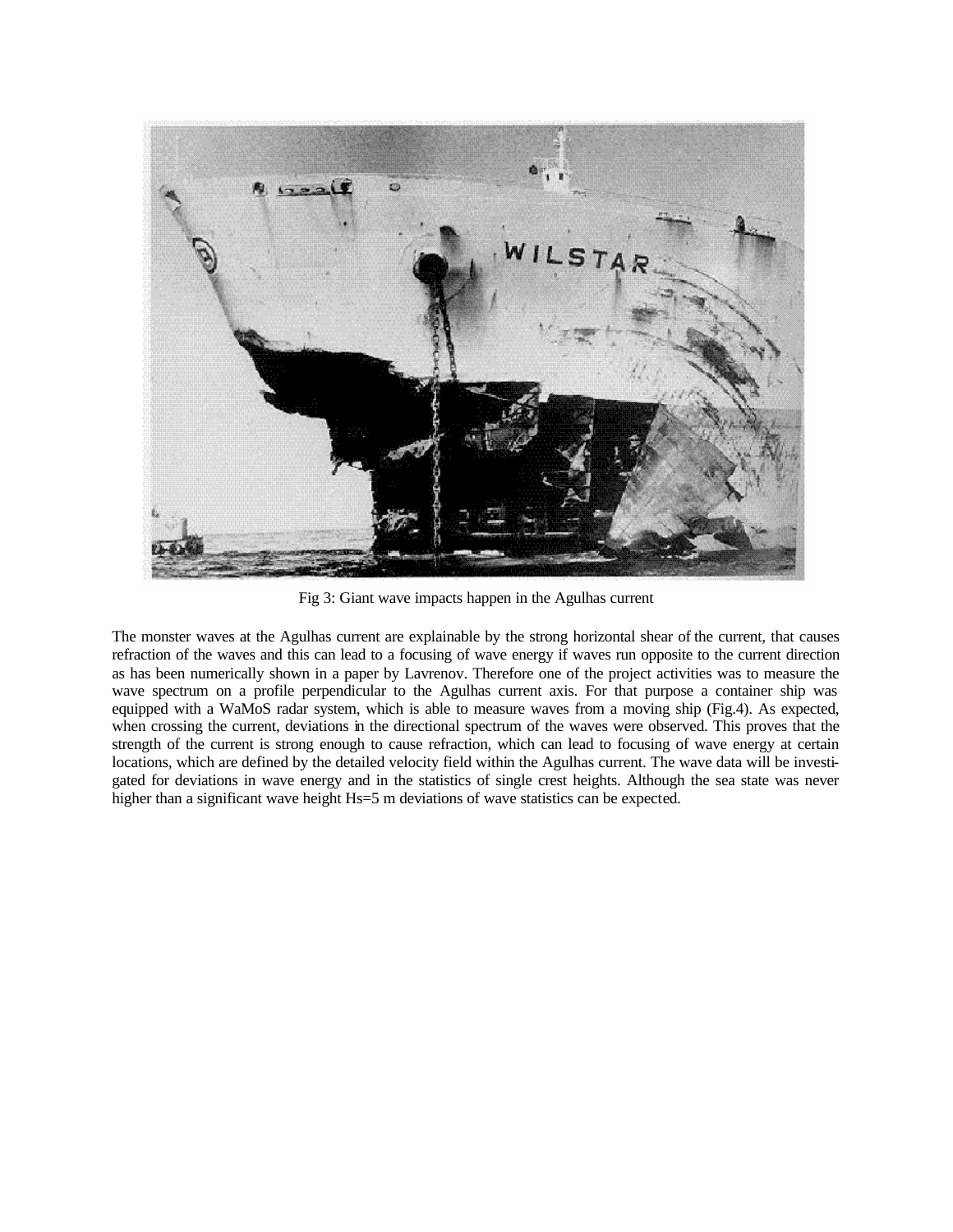

Fig 4: Voyage of container vessel Grey Fox equipped with ship radar

The ship measurements were also valuable for investigation of long swell forecasts that has been issued by the UK Met office, another partner in the project consortium. The UK Met Office especially takes care of hindcasts for monster waves reported in the past, and usually connected to damages for ships or for offshore platforms.

Hindcasts are also supported by measurements and respective analysis of directional wave data from the Ekofisk field by the DNMI from Norway. The DNMI has large experience for special wave forecasts for the especially sensible Ekofisk field and this experience will be exploited for the project aim to propose a warning service for areas of the ocean that are threatened by monster waves. First results seem to indicate that with the Ekofisk measurements as an input, monster waves may be predictable for areas as far as the Danish harbour Esbjerg.

Another way of looking for monster waves is by using space born synthetic aperture radar (SAR). The resolution of the radar satellites is strong enough to measure individual wave heights and this is consequently done by the Max-Wave-partner DLR (German space agency). They use a product of the ERS satellites that is not routinely distributed by ESA, the so-called imagette mode that is used globally over the ocean every 200 km along the satellite track (Fig.5 gives an example of an imagette). From 3 weeks of satellite data (about 30.000 imagettes) it was possible to detect individual waves with extreme heights. One of the detected giant waves in a profile through the imagette is shown in Fig.6.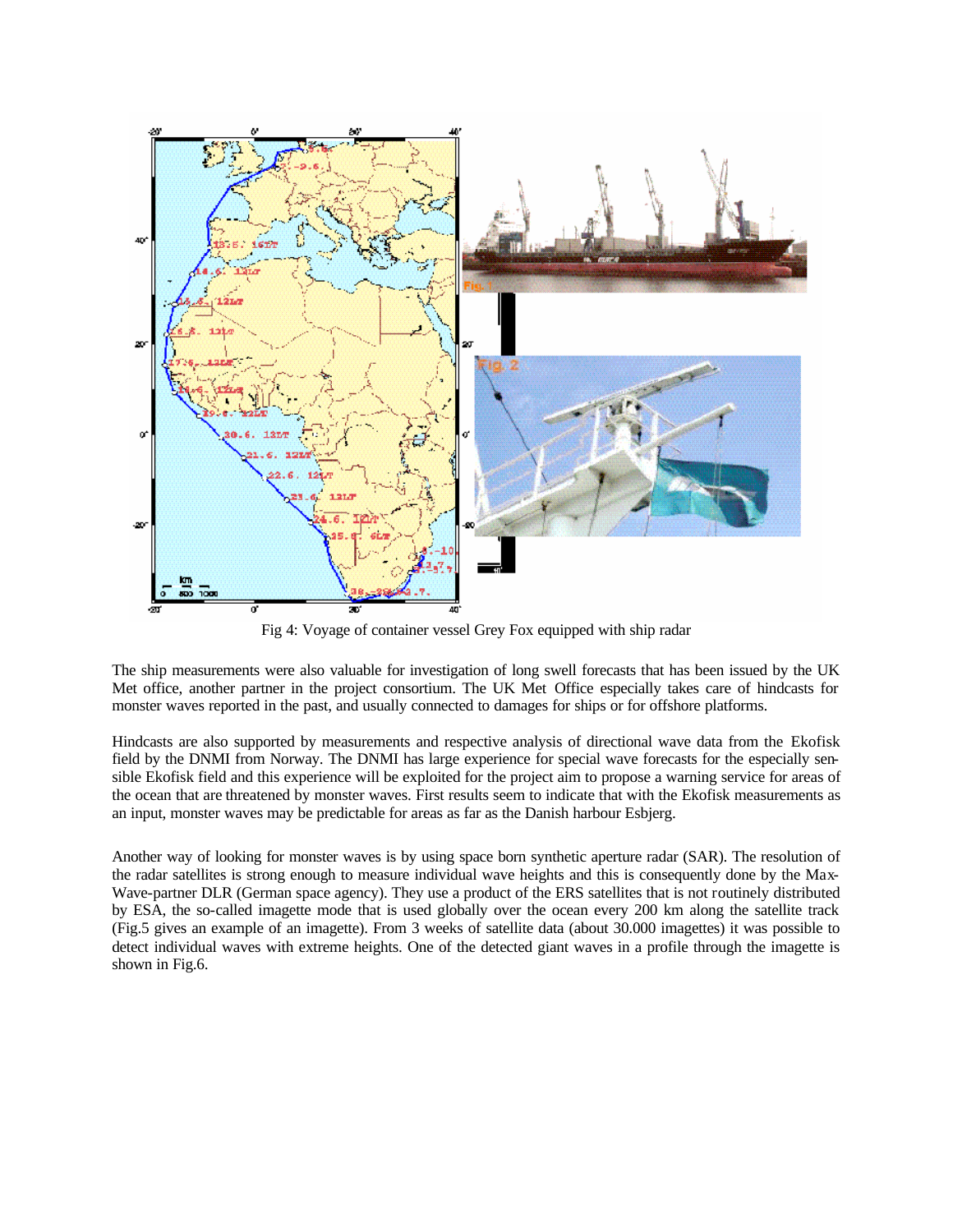![](_page_4_Picture_0.jpeg)

Fig 5: Example of an imagette from ERS-2

Similar methods to derive the individual wave heights, not merely the spectra, are applied to waves detected by ship radar by the MaxWave partner Ocean Waves, a KMU which develops and distributes the ship based WaMoS-wave radar.

The present design for ships, dependent on their stress by sea state, is surveyed by the classification agencies and within MaxWave it is taken care of by Norske Veritas. With their support the two partners Katholic University of Leuven and Instituto Superior Tecnico looked into the statistics of ship accidents due to bad weather, to get eventually a hint towards the spatial variability of dangerous sea states and possibly of extreme individual waves. The result for 5 years of North Atlantic weather is given in fig 7.

The ship designers in the project at partner IST also try with the help of these maps to derive parameters for seasonal or regional risks of ship voyages across the ocean.

At the Technical University in Berlin the task is to show in wave tanks the possibility to create wave groups of special shape and to study there impact on ships and structures (fig.8). It turned out that the creation of abnormal waves in a tank with a desired shape is feasible by superposition of waves with different frequencies. Historic wave events from which time series exist at fixed locations could be reproduced in the wave tank.

In the elapsed time of the project it became clear that the existence of large waves could be shown by mathematicalnumerical methods, in wave tanks and by in situ measurements in the field. The open questions are the high frequency of occurrence and the dependency of this parameter on other environmental properties. Up to now only the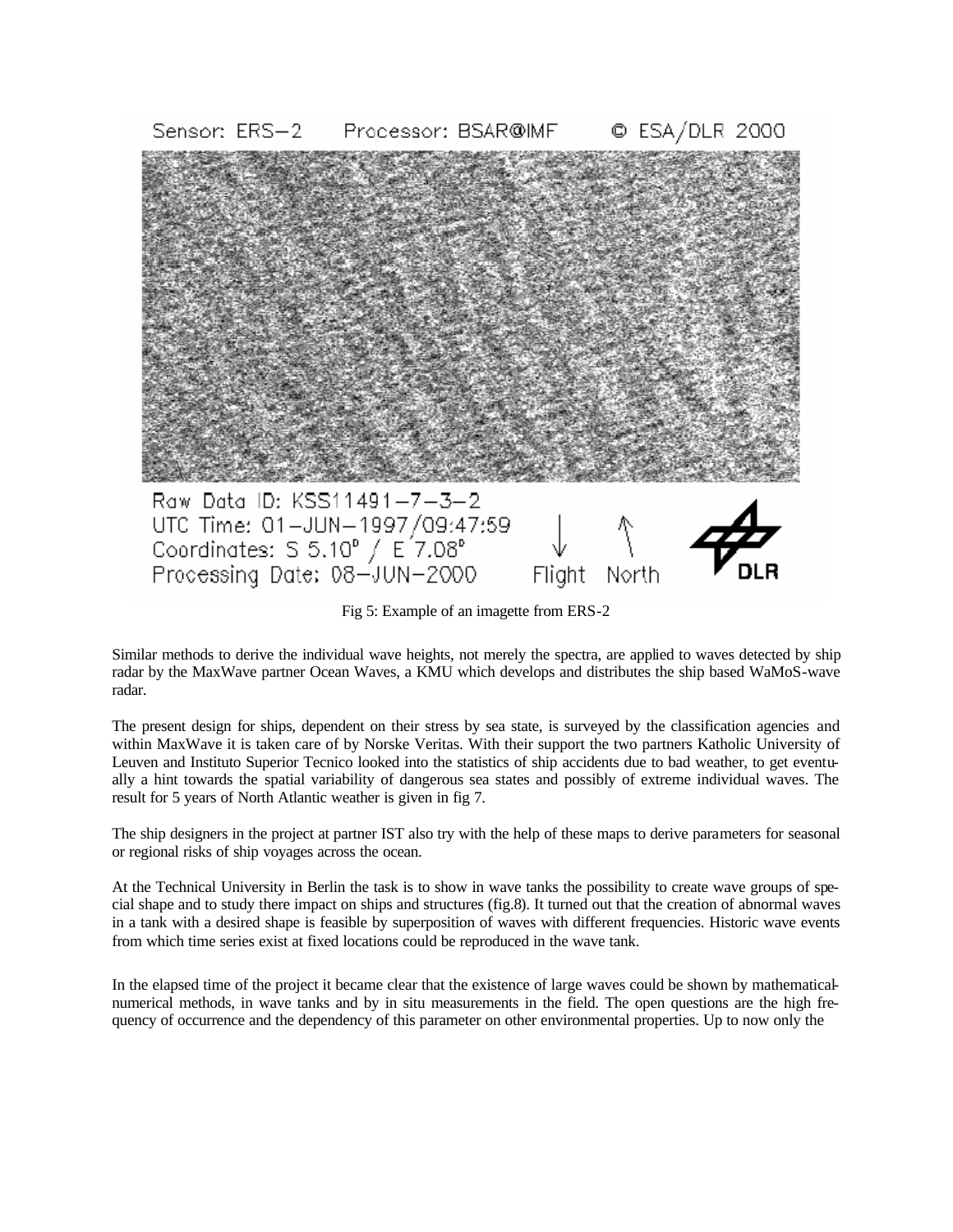![](_page_5_Figure_0.jpeg)

Fig. 6: Giant singular wave detected in imagette data of ERS-2 by DLR

triggering of monster waves by wave current interaction seems to be obvious. Since monster waves also occur outside of large oceanic current systems the investigation of generation mechanisms has to go on. We believe that a possible mechanism is the reduction of energy dissipation in vertically stratified water masses (by a vertical temperature or salinity gradient). Wave groups with longer wavelength would then reach deeper into the water column with their orbital motion and experience less dissipation by turbulent disturbances. This would lead to a stronger growth of the group than under normal circumstances possible, and would violate conventional wave statistics. A useful tool for the mathematical investigation of wave groups is the non-linear Schrödinger equation. The wellstudied solutions are periodic wave groups (beat waves) that are often observed in 2-Hz-time series of wave records.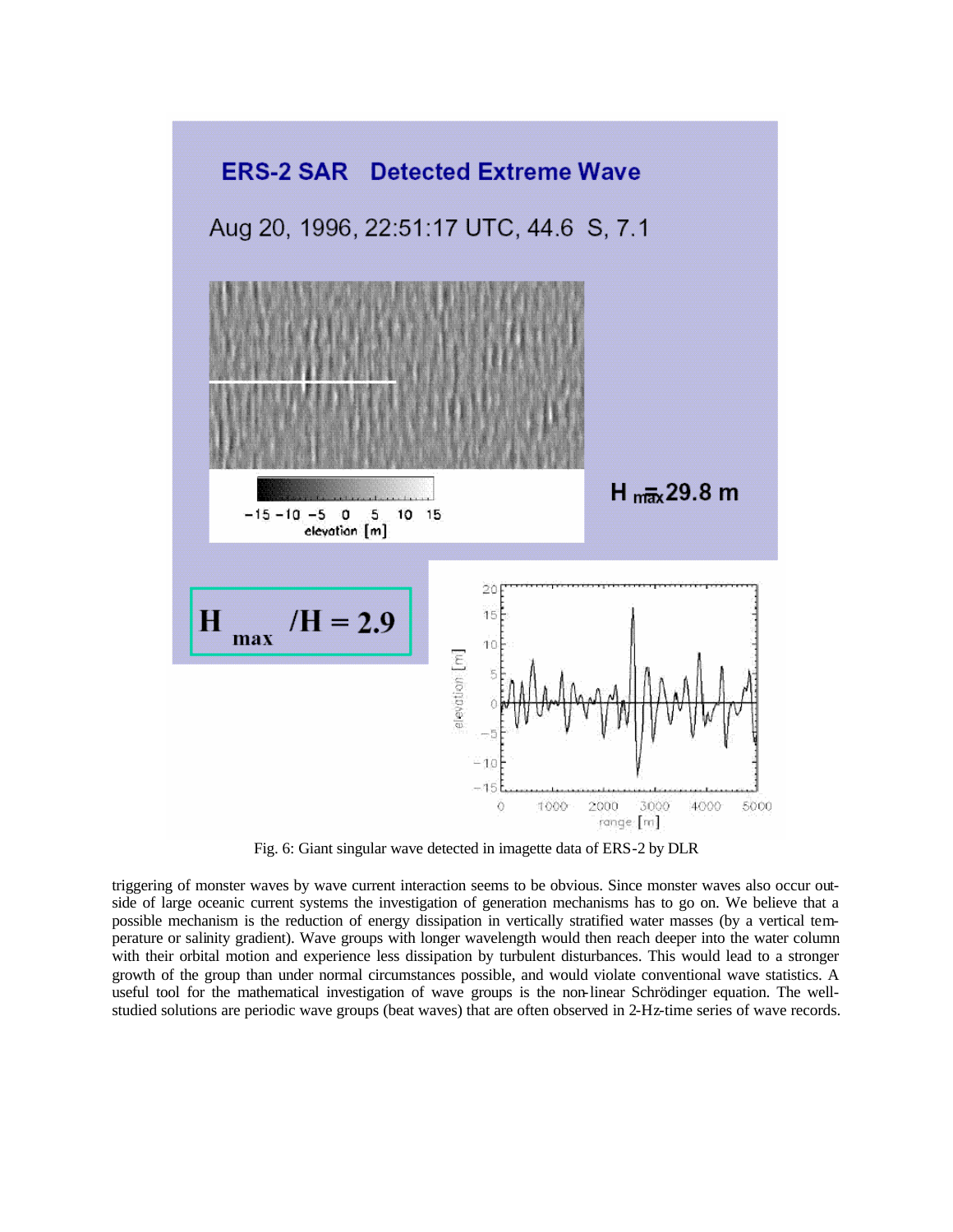The challenge for the future is to identify solutions of the Schrödinger equation which are localized in space and non dispersive in time. A nice example for real existing wave groups with these properties are the waves generated by a moving ship.

![](_page_6_Picture_1.jpeg)

Fig. 7: Weather related ship accidents in the North Atlantic

![](_page_6_Picture_3.jpeg)

Fig 8: Giant wave in a wave tank in Hannover